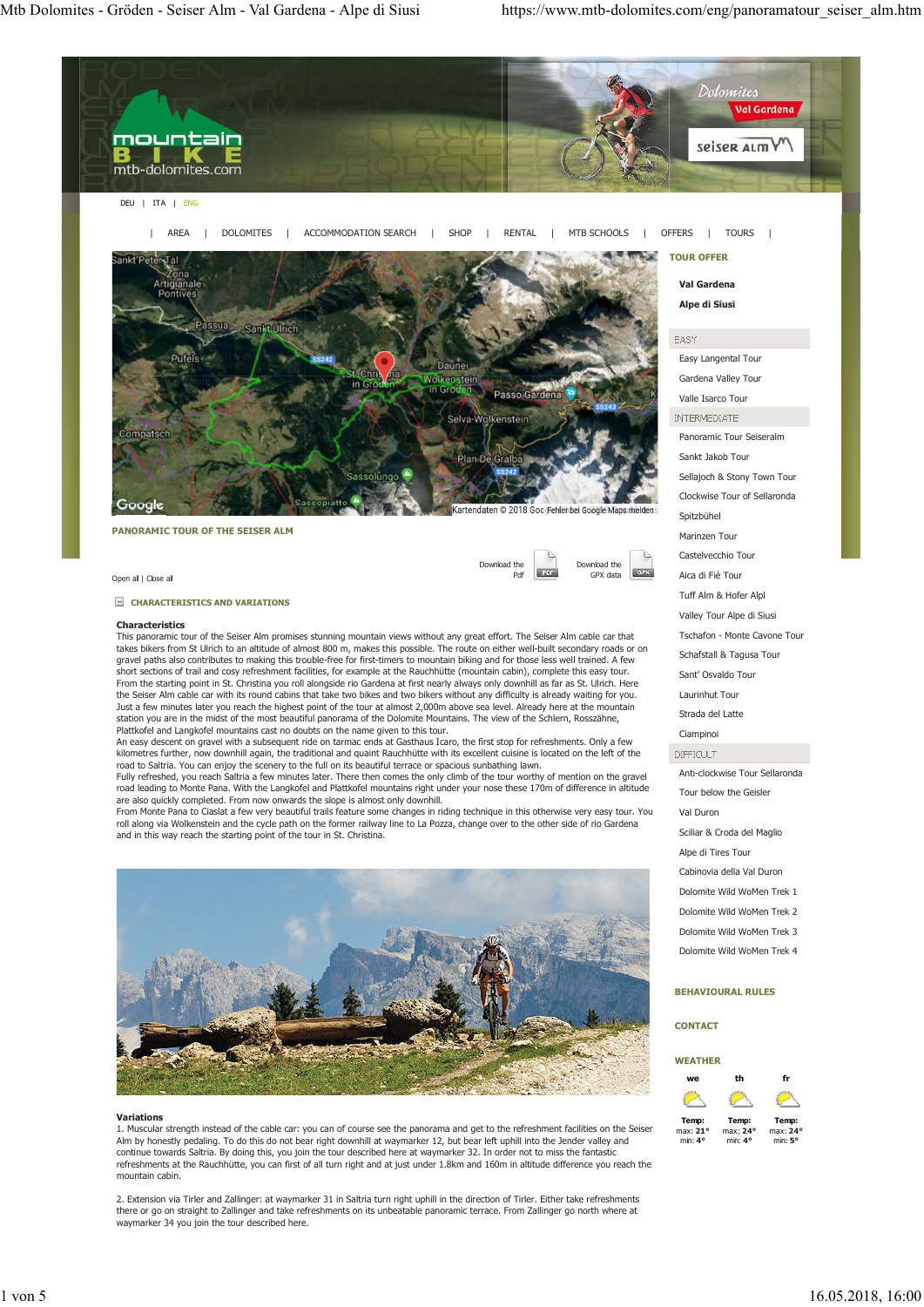3. Shorter tour: at waymarker 51 do not go straight on to Wolkenstein, but go sharp left down in the direction of rio Gardena. After a few minutes you join the tour again at Haus Paladina, waymarker 70.





## **TOUR INFORMATION**

| <b>Tour information</b>   |          | % of distance |  |
|---------------------------|----------|---------------|--|
| Total distance            | 28.61 km | 100%          |  |
| Height variation uphill   | 435 Hm   |               |  |
| Height variation downhill | 1216 Hm  |               |  |
| Maximum altitude          | 2001 m   |               |  |
| <b>Tarmac</b>             | 1.00 km  | 3,5%          |  |
| Tarmac cycle path         | 14,92 km | 52,2 %        |  |
| Gravel                    | 9,00 km  | 31,5 %        |  |
| Hiking trail              | 1,10 km  | 3,9 %         |  |
| Single track              | 0.76 km  | 2,7%          |  |
| Carrying / pushing        | 0,00 km  | 0,0%          |  |
| Cable car / transfer      | 1,80 km  | 6,3%          |  |
|                           |          |               |  |

| Riding times           | Riding time without pauses |
|------------------------|----------------------------|
| Riding time at 10 km/h | 2 hrs 52 min               |
| Riding time at 12 km/h | 2 hrs 23 min               |
| Riding time at 14 km/h | $2$ hrs 03 min             |
| Riding time at 16 km/h | 1 hr 47 min                |
| Riding time at 18 km/h | 1 hr 35 min                |
| Riding time at 20 km/h | 1 hr 26 min                |
|                        |                            |
|                        |                            |
|                        |                            |

# **Altitude profile...>>**

| u.                     |  |
|------------------------|--|
|                        |  |
| ---<br>---<br>---<br>٠ |  |

### **Riding technique**

| <b>Physical condition</b> |     |               | <b>Riding technique</b>     |     |                            |
|---------------------------|-----|---------------|-----------------------------|-----|----------------------------|
| Overall condition         | 2,6 | 00000         | Overall riding technique    | 2,4 | $\bullet$ 0000             |
| Total height variation    | 2,0 | $\bullet$ 000 | Surface                     | 2,5 | $\bullet$ 0000             |
| Total distance            | 3,0 | 00000         | Average climb gradient Ø    | 2,0 | $\bullet$ 0000             |
| Maximum altitude          | 4,0 |               | Average descent gradient Ø  | 3,0 | 00000                      |
| <b>Tour evaluation</b>    |     |               | <b>Emotional experience</b> |     |                            |
| Overall difficulty        | 2,5 | $\bullet$ 000 | Panorama                    | 5,0 |                            |
| Climb difficulty          | 2,2 | 00000         | Riding fun                  | 3,0 | $\bullet\bullet\circ\circ$ |
| Descent difficulty        | 2,9 | 00000         |                             |     |                            |

#### **GETTING THERE AND STARTING POINT**

#### **Getting there**

Take Brenner motorway A22, coming from the north via Innsbruck-Brenner, or from the south via Verona-Bozen.<br>The best motorway exit is Klausen/Gröden. From there in about 20 minutes you can reach St Ulrich and a few kilomet

**Starting point** The tour begins at the car park Center Iman South in S. Cristina.

#### **ROADBOOK**

| No | km              | Next           | Hm   | Sym Location                                                            | Direction                     | Route          | Time 22 km/h Time 10 km/h |       |
|----|-----------------|----------------|------|-------------------------------------------------------------------------|-------------------------------|----------------|---------------------------|-------|
|    | 0,00            | 0,04           | 1397 | Car park Center Iman South                                              | Bear left                     | R 5%<br>71     | 00:00                     | 00:00 |
|    | 0,04            | 0,05           | 1399 | Junction near roundabout (to<br>centre)                                 | Straight on                   | $R - 0\%$<br>3 | 00:00                     | 00:00 |
| 3  | 0,09            | 0,04 1399      |      | Junction after bridge over stream Bear right                            |                               | S 1%           | 00:00                     | 00:00 |
|    | 0,13            | 0,04           | 1399 | Intersection after bridge over the Right downhill<br>Rio Gardena stream |                               | S 0%<br>→      | 00:00                     | 00:00 |
| 5  | 0,17            | 0,29           | 1399 | Junction after subway under main Straight on<br>road                    |                               | $R - 3%$       | 00:00                     | 00:01 |
|    | 0,46            | 0,77           | 1389 | Bottom of Monte Pana chairlift                                          | Straight on along<br>stream   | $S - 5%$       | 00:01                     | 00:02 |
|    | 1,23            | 0,06           | 1349 | Bridge over stream (towards<br>waterfall)                               | Straight on uphill            | R 10%          | 00:03                     | 00:07 |
|    |                 | 1,30 0,26 1355 |      | Hofer Group                                                             | Bear left                     | R 1%           | 00:03                     | 00:07 |
| 9  |                 | 1,56 0,21 1356 |      | Crossing with main road                                                 | Bear left onto main<br>road   | $A - 5%$       | 00:04                     | 00:09 |
|    | $10 \quad 1,77$ | 0,32           | 1346 | Junction                                                                | Left into Via Mulin<br>d'Odum | R-10%          | 00:04                     | 00:10 |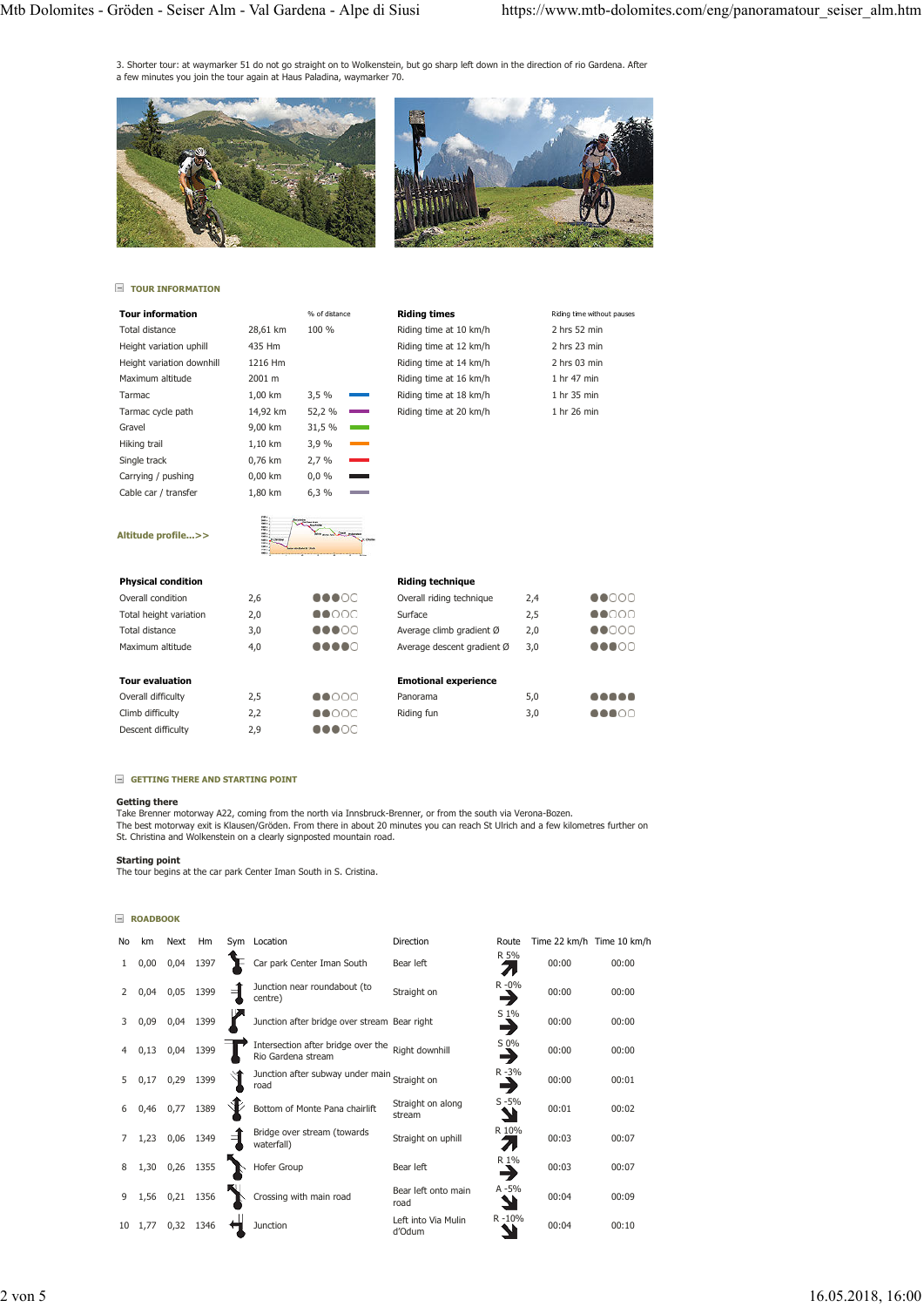| 14 | 4,12               | 0,54 | 1257 | Junction Streda Furdenan                                            | Straight on                                   | R-6%          | 00:11 | 00:24 |
|----|--------------------|------|------|---------------------------------------------------------------------|-----------------------------------------------|---------------|-------|-------|
| 15 | 4,66               | 0,47 | 1224 | St. Ulrich/Ortisei playground                                       | Bear left on path along<br>stream             | R-2%<br>→     | 00:12 | 00:27 |
| 16 | 5,13               | 0,12 | 1214 | Raiffeisenkasse Kastelruth (bank)                                   | Straight on along<br>stream                   | R 0%          | 00:13 | 00:30 |
| 17 | 5,25               | 0,08 | 1214 | Residence Oswald                                                    | Straight on uphill Alpe<br>di Siusi cable car | R 8%<br>71    | 00:14 | 00:31 |
| 18 | 5,33               | 1,81 | 1220 | Bottom of Seiser Alm/Alpe di<br>Siusi cable car, St. Ulrich/Ortisei | Take cable car                                | X 11%<br>71   | 00:14 | 00:31 |
| 19 | 7,14               | 0,08 | 2001 | Top of Alpe di Siusi cable car                                      | Left to Saltria                               | $S - 7%$      | 00:19 | 00:42 |
| 20 | 7,22               | 1,02 | 1995 | Wayside cross                                                       | Bear right downhill                           | $S - 10%$     | 00:19 | 00:43 |
| 21 | 8,24               | 0,11 | 1898 | Transformer station                                                 | Straight on                                   | R-9%          | 00:22 | 00:49 |
| 22 | 8,34               | 0,82 | 1888 | Junction to Saltria                                                 | Straight on to<br>Compatsch/Compaccio         | R 4%<br>⊣     | 00:22 | 00:50 |
| 23 | 9,16               | 0,45 | 1907 | Junction to Sanon                                                   | Straight on                                   | R 2%          | 00:24 | 00:54 |
| 24 | 9,62               | 0,35 | 1920 | Crossroads (to Sanon)                                               | Straight on to<br>guesthouse Icaro            | R-1%          | 00:26 | 00:57 |
| 25 | 9,97               | 0,61 | 1918 | Junction to guesthouse Icaro                                        | Bear left to Monte Piz                        | R-9%          | 00:27 | 00:59 |
|    | 26 10,58 0,11      |      | 1868 | Junction towards Sanon Hut                                          | Straight on                                   | R-5%          | 00:28 | 01:03 |
| 27 | 10,69 0,14         |      | 1862 | Junction towards Monte Piz                                          | Bear left                                     | R 1%<br>→     | 00:29 | 01:04 |
| 28 | 10,83 0,90         |      | 1864 | Intersection with road to<br>Compatsch/Compaccio                    | Sharp left to Saltria                         | R 0%<br>→     | 00:29 | 01:04 |
|    | 29 11,73 0,47      |      | 1862 | Crossroads with bus stop                                            | Left to Rauch Hut                             | R-6%<br>v     | 00:32 | 01:10 |
|    | 30 12,21 1,74      |      | 1836 | Junction towards Rauch Hut                                          | Bear right follow road                        | R-8%          | 00:33 | 01:13 |
|    | 31 13,95           | 0,05 | 1678 | Junction towards Hotel Saltria                                      | Right towards Val<br>Gardena, Monte Pana      | R-9%          | 00:38 | 01:23 |
|    | 32 14,00 0,76      |      | 1674 | Bus turning place, Saltria                                          | Straight on to Florian<br>chairlift           | S 7%<br>71    | 00:38 | 01:23 |
|    | 33 14,75 2,26      |      | 1724 | Junction to Zallinger                                               | Bear left Monte Pana                          | S 4%<br>л     | 00:40 | 01:28 |
|    | 34 17,01 0,35      |      | 1815 | Junction to Zallinger                                               | Straight on to Monte<br>Pana                  | $S - 7%$      | 00:46 | 01:42 |
|    | 35 17,36 0,46      |      | 1788 | Junction to Langkofelscharte<br>gorge                               | Straight on downhill                          | $S - 1%$      | 00:47 | 01:44 |
|    | 36 17,82 0,69      |      | 1782 | Junction to Langkofelscharte<br>gorge                               | Straight on                                   | $S - 4%$      | 00:48 | 01:46 |
|    | 37 18,51 0,83      |      | 1760 | Junction to Jender Valley                                           | Bear right to Monte<br>Pana                   | $S - 6%$      | 00:50 | 01:51 |
|    | 38 19,33 0,40      |      | 1702 | Junction (towards Strena)                                           | Straight on downhill                          | $S - 9%$      | 00:52 | 01:55 |
|    | 39 19,73 0,39      |      | 1662 | Junction to ski jump                                                | Straight on downhill                          | $S - 10%$     | 00:53 | 01:58 |
| 40 | 20,13 0,09         |      | 1624 | Crossing with bottom of Monte<br>Pana lift                          | Straight on                                   | R 2%          | 00:54 | 02:00 |
|    | 41 20,22 0,33      |      | 1625 | Top of chair lift                                                   | Straight on S. Cristina,<br>Wolkenstein/Selva | W-18%         | 00:55 | 02:01 |
|    | 42 20,55 0,26      |      | 1561 | Junction with hiking trail                                          | Bear right to<br>Wolkenstein/Selva 30b        | $P - 2%$<br>→ | 00:56 | 02:03 |
|    | 43 20,82 0,08 1555 |      |      | App. Prensanueva                                                    | Straight on to<br>Wolkenstein/Selva 30b       | R 9%<br>71    | 00:56 | 02:04 |
|    | 44 20,90 0,50      |      | 1562 | End of tarmac                                                       | Straight on                                   | P 5%<br>л     | 00:56 | 02:05 |
|    | 45 21,40 0,09      |      | 1581 | Beginning of gravel path                                            | Straight on                                   | S 9%<br>71    | 00:58 | 02:08 |
|    | 46 21,49 0,12      |      | 1590 | Ciaslat (towards Sellajoch/Passo<br>Sella)                          | Straight on                                   | $S - 1%$<br>→ | 00:58 | 02:08 |
|    | 47 21,61 0,04      |      | 1587 | Fork                                                                | Straight on                                   | S 12%<br>71   | 00:58 | 02:09 |
|    | 48 21,65 0,89      |      | 1592 | Beginning of tarmac                                                 | Straight on                                   | R-3%<br>→     | 00:59 | 02:09 |
| 49 | 22,54 0,25         |      | 1572 | Junction to Fischburg                                               | Straight on                                   | R-3%<br>→     | 01:01 | 02:15 |
|    | 50 22,79 0,51      |      | 1567 | Transformer station, bus stop                                       | Bear left Strada la<br>Selva                  | R-7%          | 01:02 | 02:16 |
|    | 51 23,30 0,18      |      | 1535 | Junction with hiking trail                                          | Straight on following<br>road                 | R 3%          | 01:03 | 02:19 |
|    | 52 23,48 0,43      |      | 1541 | Junction with path Signpost 30                                      | Straight on                                   | R -0%         | 01:04 | 02:20 |
|    | 53 23,91 0,08      |      | 1540 | House of Culture                                                    | Bear right along stream                       |               | 01:05 | 02:23 |
|    |                    |      |      |                                                                     |                                               |               |       |       |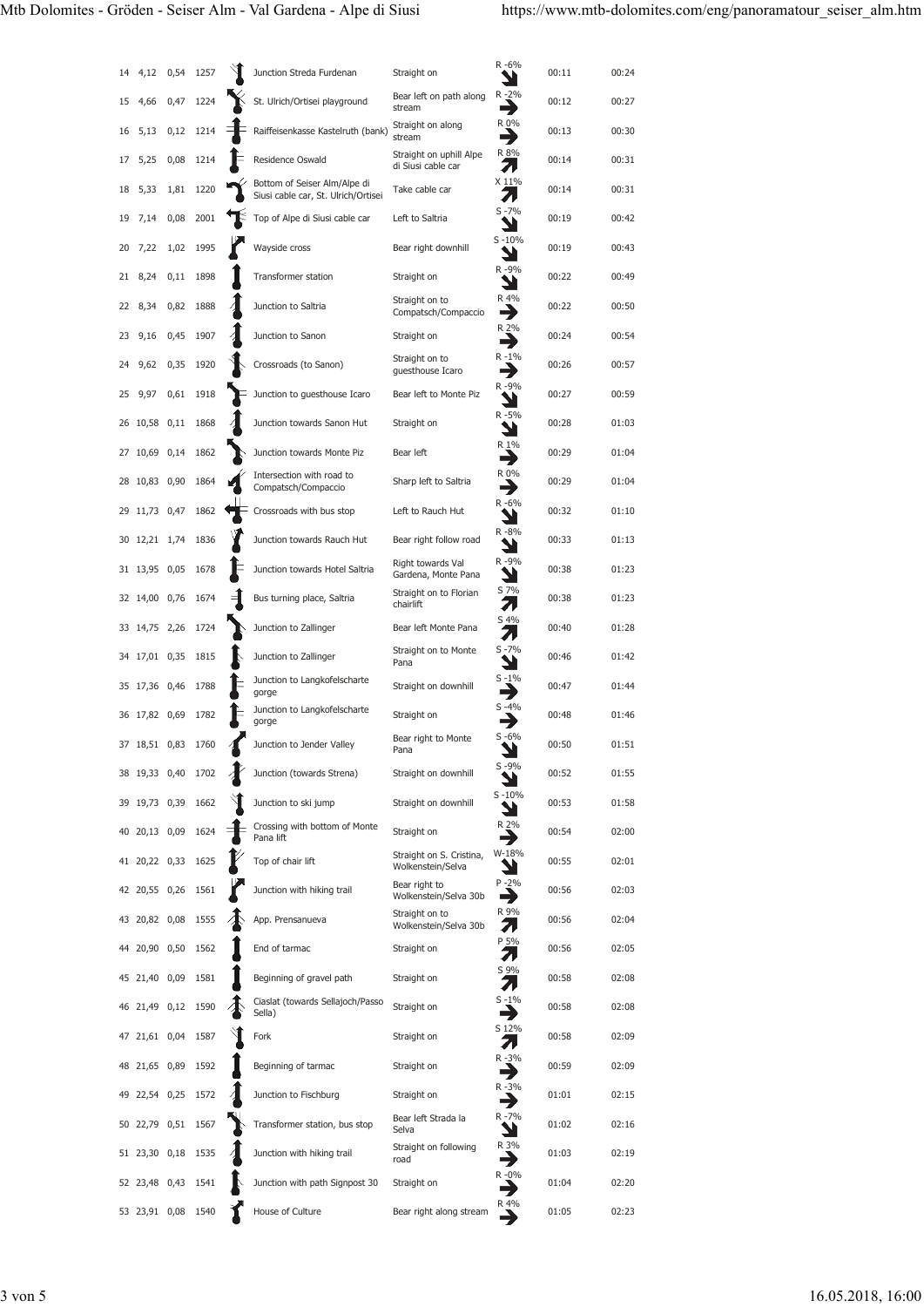|    | 54 23,99 0,20 |      | 1543 | Fire station                                                   | Straight on                                    | S 3%<br>→     | 01:05 | 02:23 |
|----|---------------|------|------|----------------------------------------------------------------|------------------------------------------------|---------------|-------|-------|
|    | 55 24,19 0,06 |      | 1548 | Beginning of tarmac                                            | Straight on                                    | R 4%          | 01:05 | 02:25 |
|    | 56 24,26 0,05 |      | 1550 | Casa Elisabetha                                                | Sharp left over bridge<br>over stream          | R 8%<br>71    | 01:06 | 02:25 |
|    | 57 24,31 0,05 |      | 1554 | Café Mozart                                                    | Sharp right uphill to<br>main road             | A 6%<br>71    | 01:06 | 02:25 |
|    | 58 24,36 0,17 |      | 1557 | Tourist information office in<br>Wolkenstein/Selva             | Straight on uphill                             | A 5%<br>71    | 01:06 | 02:26 |
| 59 | 24,53 0,09    |      | 1566 | Bottom of Ciampinoi lift                                       | Straight on                                    | A-0%<br>→     | 01:06 | 02:27 |
|    | 60 24,61 0,11 |      | 1566 | Hotel Krone                                                    | Sharp left                                     | A 3%          | 01:07 | 02:27 |
|    | 61 24,72 0,29 |      | 1569 | Pizzaealtro                                                    | Bear left following<br>main road               | A-3%<br>→     | 01:07 | 02:28 |
|    | 62 25,01 0,10 |      | 1561 | Wolkenstein/Selva primary school                               | Straight on to<br>St. Ulrich/ Ortisei          | A 1%          | 01:08 | 02:30 |
|    | 63 25,11 0,08 |      | 1562 | Villa Gran Baita                                               | Straight on                                    | R-1%          | 01:08 | 02:30 |
|    | 64 25,19 0,48 |      | 1561 | Beginning of cycle path                                        | Straight on                                    | R-4%<br>E)    | 01:08 | 02:31 |
|    | 65 25,68 0,58 |      | 1542 | <b>Hotel Sporting</b>                                          | Straight on over road<br>and follow cycle path | R-4%          | 01:10 | 02:34 |
|    | 66 26,25 0,28 |      | 1518 | Crossing at Hotel Welponer                                     | Straight on S. Cristina                        | R-5%<br>Ч     | 01:11 | 02:37 |
|    | 67 26,53 0,15 |      | 1505 | Crossing at Haus Lambolt                                       | Straight on over the<br>zebra crossing         | R-4%<br>→     | 01:12 | 02:39 |
|    | 68 26,69 0,15 |      | 1500 | Crossroads                                                     | Left Strada La Poza                            | R-7%<br>ע     | 01:12 | 02:40 |
| 69 | 26,84 0,12    |      | 1489 | Bar Adelaide, Crossing with main Straight on Strada La<br>road | Poza                                           | R-2%<br>┪     | 01:13 | 02:41 |
|    | 70 26,97 0,35 |      | 1487 | Haus Paladina                                                  | Bear right Fischburg<br>22a                    | W-3%          | 01:13 | 02:41 |
|    | 71 27,31 0,43 |      | 1471 | Junction with hiking trail                                     | Straight on                                    | W-8%<br>ע     | 01:14 | 02:43 |
|    | 72 27,74 0,11 |      | 1438 | Crossroads                                                     | Straight on downhill                           | R-8%          | 01:15 | 02:46 |
|    | 73 27,84 0,08 |      | 1430 | Wooden bridge                                                  | Bear left along stream                         | R 1%<br>٣J    | 01:15 | 02:47 |
|    | 74 27,93 0,29 |      | 1432 | Junction before subway                                         | Bear left along stream                         | $S - 8%$      | 01:16 | 02:47 |
|    | 75 28,22 0,13 |      | 1409 | Intersection with bottom of<br>Sasslong lift                   | Bear left along stream                         | $S - 3%$<br>€ | 01:16 | 02:49 |
|    | 76 28,35 0,13 |      | 1405 | Junction                                                       | Bear left over the Rio<br>Gardena stream       | R-4%<br>ىد    | 01:17 | 02:50 |
| 77 | 28,48 0,04    |      | 1399 | Junction                                                       | Left over the Rio<br>Gardena stream            | $S - 1%$<br>⊣ | 01:17 | 02:50 |
| 78 | 28,52 0,05    |      | 1399 | Intersection after bridge                                      | Bear left                                      | R 0%          | 01:17 | 02:51 |
| 79 | 28,57         | 0,04 | 1399 | Junction near roundabout                                       | Straight on                                    | R-5%          | 01:17 | 02:51 |
|    | 80 28,61 0,00 |      | 1397 | Car park Center Iman South                                     | End of tour                                    | R 0%          | 01:18 | 02:51 |

**E** EXPLANATION OF EVALUATION FACTORS, SURFACE AND SLOPE

**Explanation of evaluation factors** • Overall difficulty based on climb difficulty (60%) and descent difficulty (40%)

• Climb difficulty based on total distance uphill (30%), overall height variation uphill (30%), surface uphill (10%), average slope<br>uphill (25%), highest altitude reached (5%).<br>• Descent difficulty consists of total distan

average slope downhill (30%).<br>• Physical condition based on total distance (40%), with overall height variation (50%) and highest altitude reached (10%).<br>• Riding technique based on surface (50%), with average slope uphill

| <b>Explanation of surface and slope</b> |  |  |
|-----------------------------------------|--|--|
|                                         |  |  |

| $A = Tarmac road$         | T  | steep uphill   | from $+15%$   |
|---------------------------|----|----------------|---------------|
| $R =$ Tarmac cycle path   |    | uphill         | up to $+14%$  |
| $S =$ Gravel              | -1 | level          | ca. $+/- 4\%$ |
| $W = Hiking trail$        | ↘  | downhill       | up to - 19%   |
| $P = Path$ , Single Trail | J  | steep downhill | from $-20%$   |
| $T =$ Carrying / pushing  |    |                |               |

 $X =$  Cable car / transfer

**Route:** the percentages indicate the average climb (+) or the average descent (-) to the next waymarker.